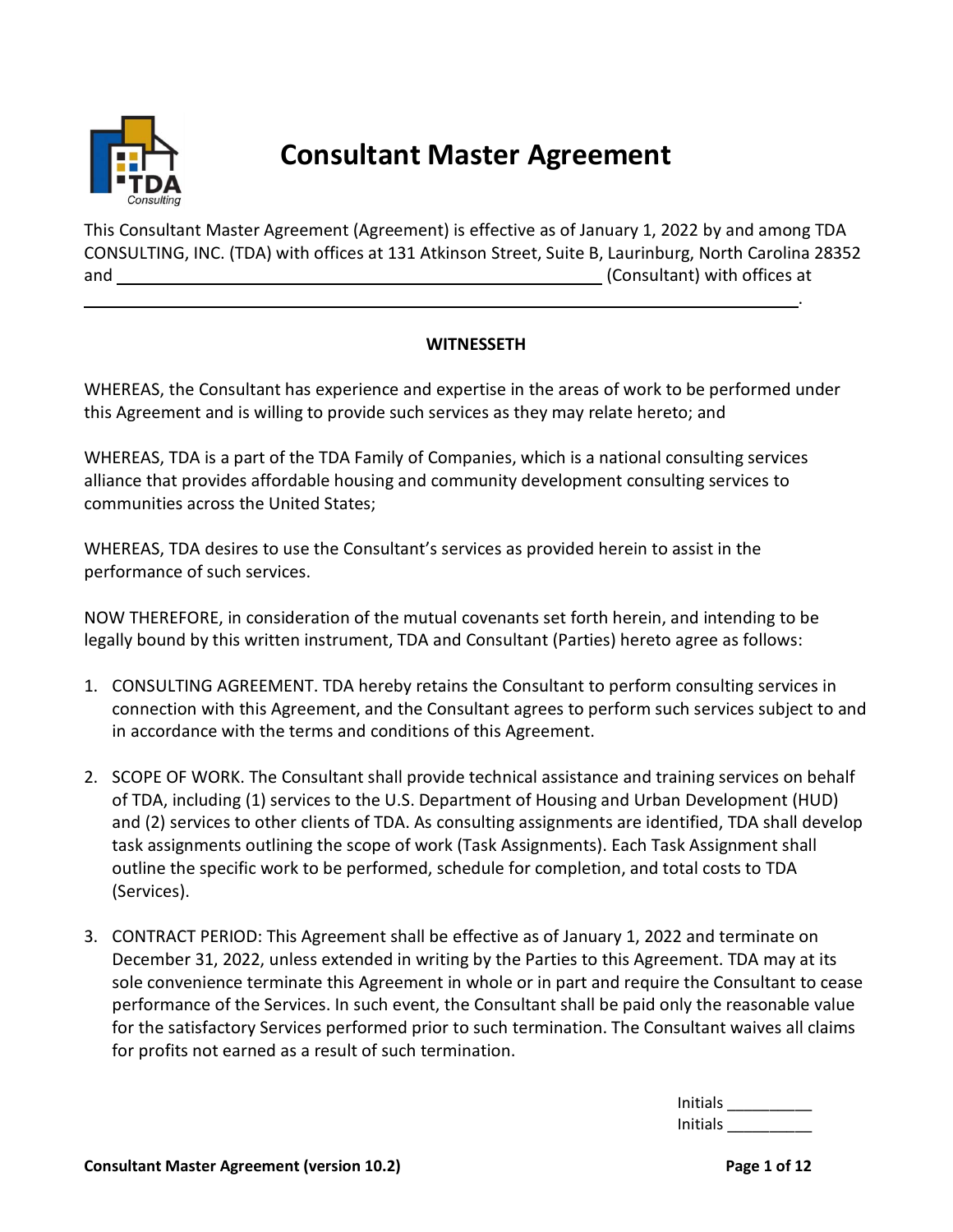- 4. COMPENSATION. The Consultant shall charge, and TDA agrees to pay, rates that are consistent with the Consultant's best and lowest customary rates negotiated with the Consultant's prior clients including rates on non-government contracts as provided in the Consultant's Application and any subsequent updates to Consultant's rates. The Consultant certifies that: (a) it has a recent history and pattern of actually having been paid at the referenced rates by its clients, including for-profit organizations, nonprofit organizations, and governments, excluding HUD; (b) the rates charged by the Consultant for work on federal activities is the same as that paid for similar work on nonfederal activities; and (c) the referenced rates do not include any increment above cost and that no fee or profit shall be paid. Any exceptions to this paragraph must be approved in writing by TDA.
- 5. TRAVEL COSTS. Unless otherwise accepted in a Task Assignment, the Consultant shall bill, and TDA agrees to reimburse, travel costs at rates and costs that are no higher than the rates and costs normally allowed in the Consultant's regular operations for non-federally sponsored activities and that are no higher than the maximum allowed under the Federal Travel Regulations prescribed by the U.S. General Services Administration.
- 6. INVOICES.
	- 6.1. Submission of Invoices. The Consultant shall submit signed invoices by the third business day of each month for all Services completed during the prior month. The Consultant must submit TDA's designated forms, which contain required information, along with copies of receipts and a copy of the executed Task Assignment under which the Consultant is seeking payment.
	- 6.2. Total Cost. The total cost to TDA for the performance of the Services identified in each Task Assignment shall not exceed the value specified in such Task Assignment. The Consultant is not authorized to perform Services, make expenditures, or incur obligations that exceed the value of the Task Assignment, which amount, unless otherwise specified herein or through a formal change order, is the maximum amount for which TDA shall be liable.
	- 6.3. Certifications. Upon submission of each invoice, Consultant warrants that to its best knowledge and belief:
		- a. The invoices presented by the Consultant are a correct, complete, and accurate statement of the Services provided by the Consultant;
		- b. The Consultant is properly entitled to payment;
		- c. All amounts requested are for appropriate purposes in strict accordance with the terms of this Agreement;
		- d. Consultant is in compliance with the insurance provisions of this Agreement; and
		- e. The certifications provided at Sections 4 and 19 of this Agreement remain true.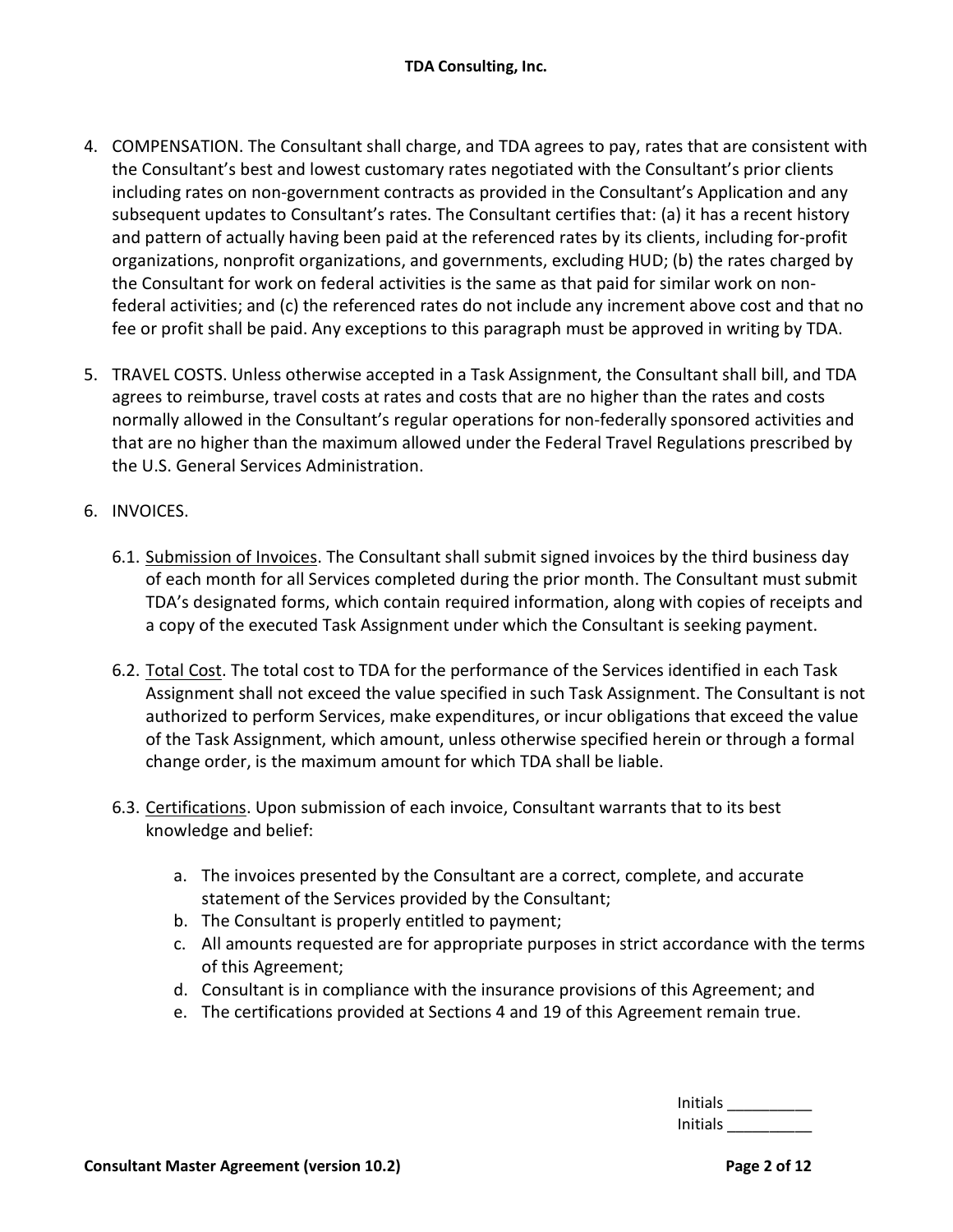The Consultant shall only charge for materials in the quantities actually used in the performance of the Services. Each invoice shall contain all invoice data required by the client, including, for Services provided to HUD, all invoice data described in HUD's Cooperative Agreement as it relates to the Services.

- 6.4. Payments. Payment will be made to the Consultant in the month following TDA's receipt of payment from the client. Unless otherwise set forth in this Agreement, all payments shall be made in United States Dollars (\$US). The Consultant's acceptance of final payment hereunder constitutes a release of liens, claims and liabilities, which the Consultant may have against TDA.
- 7. UNALLOWABLE COSTS. The Consultant agrees to indemnify and hold TDA harmless for any costs, which are deemed, upon the Government audit, to be unallowable and shall promptly refund to TDA any such payments as had been made to the Consultant prior to such determination.
- 8. QUALITY STANDARDS. All Services completed under this Agreement shall be completed in a professional and quality manner. The minimum quality standards for all work products are detailed in Attachment A. Consultant is responsible for ensuring that work performed by approved lower tier subcontractors and consultants meets the quality standards required by this Agreement.
- 9. CHANGES TO SERVICES. No change in the Services (Changes) shall be made without the express written authorization of TDA. The Consultant shall make all claims for changes within 10 calendar days of the date that the Consultant knew or should have known of the basis for such claim. Services performed by the Consultant outside the scope of work and without such written authorization shall be at the Consultant's sole risk and expense. TDA may require Changes within the general scope of work of the Services or as required by its client under the prime contract. Subject to TDA's review of the Consultant's justification, an equitable adjustment, if appropriate, may be made in the contract or subcontract price and/or schedule, as appropriate. In the event of a dispute relating to a claimed change, the dispute shall be addressed in accordance with the Disputes provisions of this Agreement. Pending final resolution of the dispute, the Consultant shall proceed with the Services as directed by TDA.
- 10. ACCEPTANCE OF SERVICES. TDA conditions acceptance of any Services upon final acceptance by HUD under HUD's Cooperative Agreement or by any other client under such other prime contract. Payments, including final payment, shall not constitute acceptance, nor does any payment or final acceptance release the Consultant from any warranty obligation hereunder.
- 11. STOP-WORK. Notwithstanding any other provision hereof, TDA may, by notice to the Consultant, suspend all or any portion of the Services. The Consultant shall stop all such Services immediately upon receipt of TDA's stop-work order and shall promptly resume the Services after receipt of direction from TDA to proceed.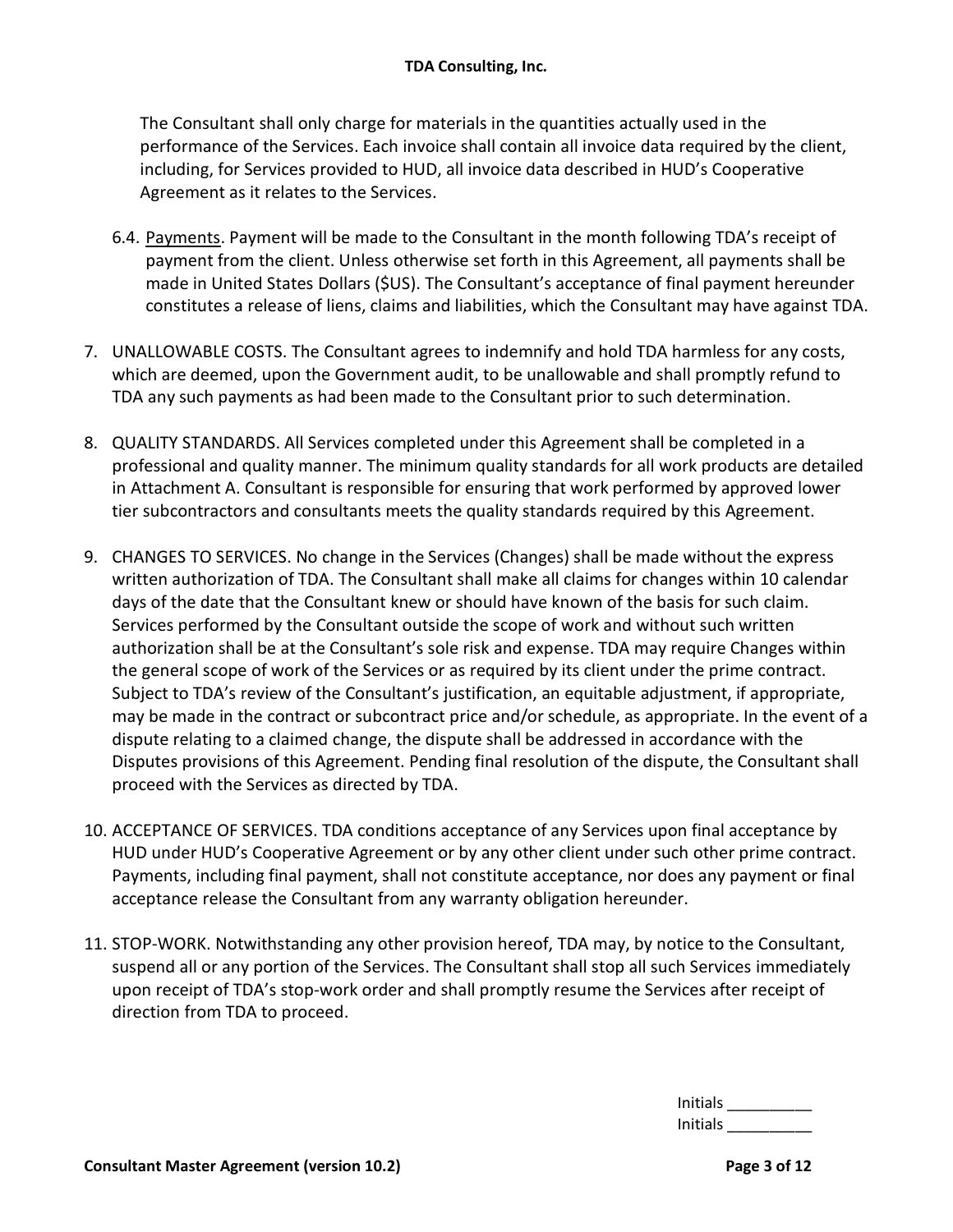- 12. LIENS. The Consultant waives its right to file any lien in connection with the Services, and will not permit the filing of any lien by its lower-tier subcontractors, material-men, or consultants in connection with the Services.
- 13. SET-OFF. TDA may set-off against amounts payable to the Consultant under this (or any other) Agreement any claim TDA may have against the Consultant.
- 14. INDEPENDENT CONTRACTOR. The Parties understand and agree that the Consultant is an Independent Contractor and not an employee or otherwise affiliated with TDA. Accordingly, TDA shall not provide the Consultant with fringe benefits normally paid to its employees, nor shall TDA make provisions for withholding taxes, unemployment insurance, worker's compensation insurance, or any other employee-related payments required by law. The Consultant shall not represent to any person, company or agency that the Consultant's staff members are employees, officers, or agents of TDA.
- 15. CONSULTANT'S EMPLOYEES AND SUBCONTRACTORS.
	- 15.1. Consent to Subcontract. The Consultant shall not subcontract any of the Services under this Agreement without TDA's prior written consent.
	- 15.2.Obligations of Consultant with Respect to Subcontracted Services. In the event TDA consents to Consultant's use of a lower tier subcontractor or consultant in carrying out the Services, Consultant shall remain liable to TDA for all obligations and liabilities set forth in this Agreement without regard to whether Consultant directly performs the services or delegates performance to an approved lower-tier subcontractor or consultant.
	- 15.3. Removal of Non-Performing Employees, Lower Tier Subcontractors, and Consultants. The Consultant shall immediately remove any employee or approved lower tier subcontractor or consultant from performing the Services if TDA deems such person to be unresponsive, uncooperative or a hindrance to the performance of the Services and shall promptly recommend a suitable replacement for TDA's approval. TDA will provide Consultant with notice of unacceptable performance prior to requesting removal of any lower tier subcontractor or consultant. Persons so removed shall not be used in the future for the Services without the express written authorization of TDA. Consultant warrants that it will only utilize employees, lower tier subcontractors and consultants who are adequately trained and experienced to properly perform the Services in a safe and efficient manner.
	- 15.4. TDA as Third-Party Beneficiary. In the event TDA consents to Consultant's use of a lower tier subcontractor or consultant in carrying out the Services under this Agreement, the Consultant shall cause such lower tier subcontractor or consultant to enter into a written agreement designating TDA as a third-party beneficiary of the work to be performed in fulfillment of any part of the Services (Subcontractor Services). Such written agreement will be subject to the

| <b>Initials</b> |  |
|-----------------|--|
| <b>Initials</b> |  |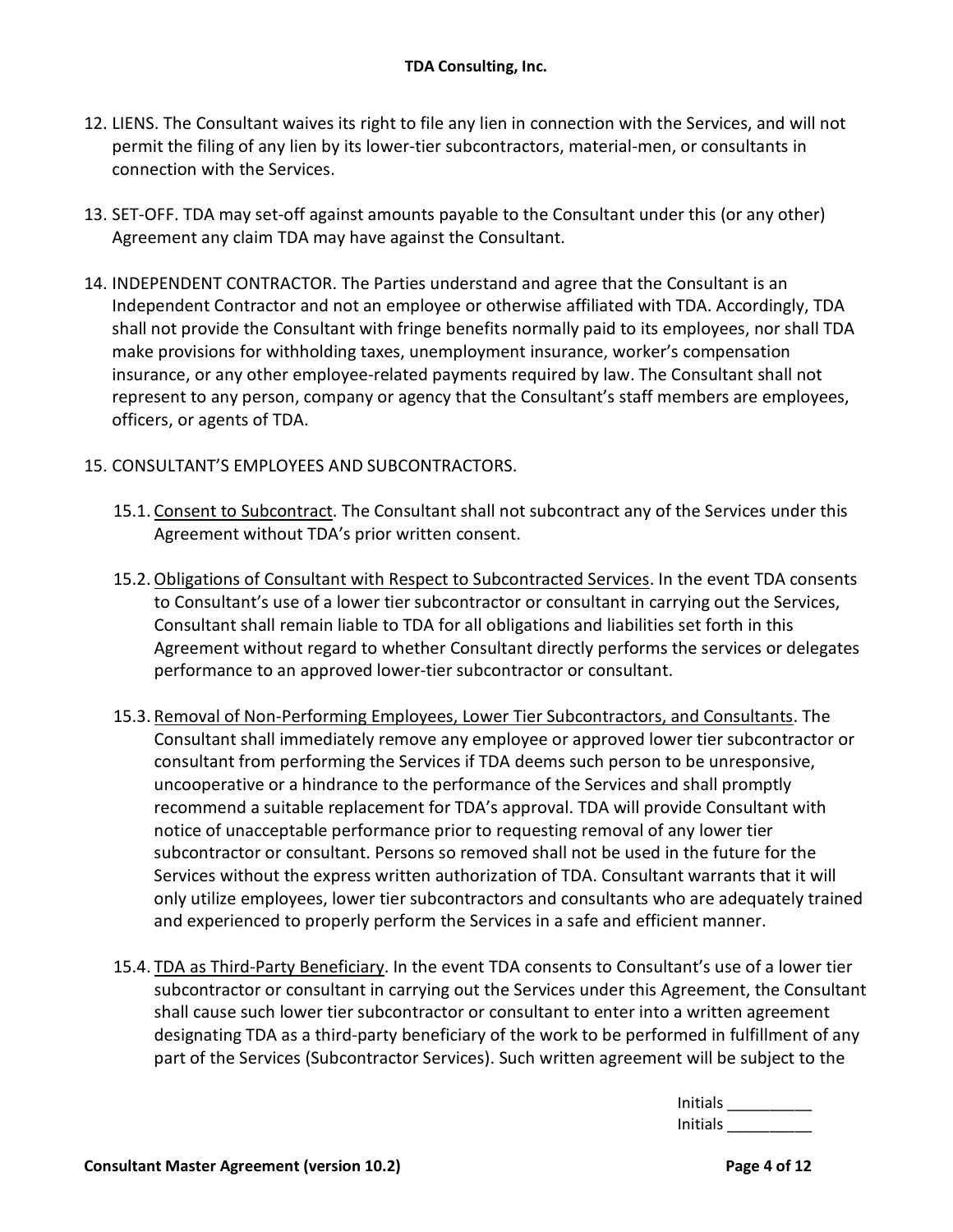review and approval of TDA and executed by Consultant and the approved lower tier subcontractor and/or consultant with an acknowledgement by TDA.

15.5. Changes in Staff, Lower Tier Subcontractors, and Consultants. Consultant shall notify TDA of departure or removal of staff, lower tier subcontractors, or consultants listed in its application, including any updates to such application, within 30 days of such change. Additionally, Consultant shall inform TDA of any new staff it would like TDA to consider for future work upon hiring or contracting with such staff so that TDA can collect information required for its files. Consultant recognizes that failure to provide notice of new staff in a timely manner may result in delays or denials of Task Assignments.

## 16. PROPRIETARY AND CONFIDENTIAL INFORMATION.

- 16.1. Definition. All information disclosed to Consultant by TDA and to TDA by Consultant under this Agreement shall be deemed to be Proprietary and Confidential Information (Proprietary Information). Verbal communications pertaining to the Services shall be presumed to be Proprietary Information unless otherwise stated by TDA. TDA shall be free to use such information at no additional cost.
- 16.2. Non-Disclosure. Proprietary Information shall not be disclosed to any other person except to those individuals who require access to such Proprietary Information to ensure proper performance of the Services and who have agreed to abide by the provisions of this Section of the Agreement. Proprietary Information shall not be used for any purpose other than as reasonably necessary for the proper performance of the Services. TDA and the Consultant shall not be liable for disclosure or use of Proprietary Information which: is generally available to the public without breach of this Agreement; (b) is disclosed with the prior written approval of TDA or the Consultant, as applicable; or (c) is required to be released by law or court order (but only after actual and timely prior written notice has been delivered to TDA or Consultant, as applicable, sufficient to enable TDA or Consultant to seek protection of such Proprietary Information).
- 16.3. Deliverables. Reports, training materials, and other information developed under this Agreement (Deliverables) shall be deemed to be Proprietary Information. Deliverables shall be deemed to be the sole property of TDA, provided, however that all Deliverables produced under TDA's awards from HUD are owned by the government and held for the benefit of the public. HUD reserves a royalty-free, nonexclusive, and irrevocable license to reproduce, publish, or otherwise use, and to authorize others to use for federal government purposes: (a) the copyright in any work developed under the award; and (b) any rights of copyright to which an awardee or sub-awardee or a contractor purchases ownership with award funds. TDA may use and reuse such material at no additional charge.

| Initials |  |
|----------|--|
| Initials |  |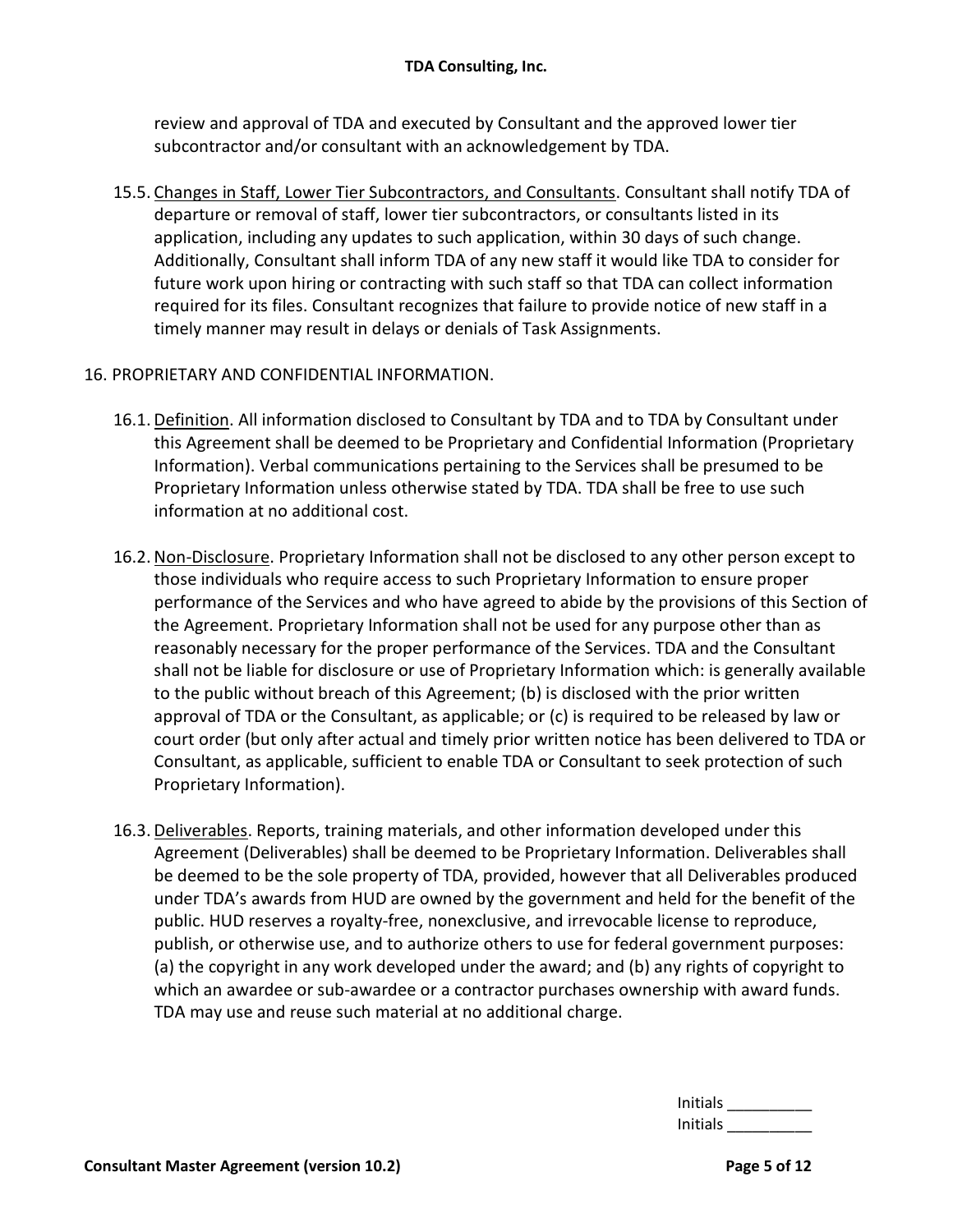- 16.4. Return of Proprietary Information. The Consultant shall return all Proprietary Information to TDA upon TDA's request.
- 16.5. Consultant's Subcontractors. The Consultant shall ensure that its approved lower tier subcontractors and consultants comply with the terms of this Section with respect to all information developed or disclosed, all activities performed, and all Deliverables created on behalf of Consultant and funded by TDA pursuant to this Agreement.
- 16.6. Survival. This Section shall survive termination of the Agreement.
- 17. PUBLICITY AND PUBLICATIONS.
	- 17.1. General. The Consultant shall obtain TDA's written approval prior to the release of any publicity, publication, or information of any nature in connection with this Agreement. All such material shall properly reference TDA in its role as prime contractor for the services delivered to client under this Agreement.
	- 17.2. HUD Deliverables. The following additional conditions apply to Deliverables funded by TDA's awards from HUD:
		- a. Deliverables, quotations therefrom, paraphrasing, or disclosures of interim findings resulting from Services funded by TDA's awards with HUD may not be published for a period of 60 days after acceptance of the deliverables by the Government Technical Representative. (GTR).
		- b. All Deliverable or any part thereof, and any independent products and special products arising from TDA's HUD awards when published shall contain the following acknowledgment and disclaimer:

"The work that provided the basis for this publication was supported by funding under an award with the U.S. Department of Housing and Urban Development. The substance and findings of the work are dedicated to the public. The author and publisher are solely responsible for the accuracy of the statements and interpretations contained in this publication. Such interpretations do not necessarily reflect the views of the Government."

- c. Copies of all press releases, formal announcements, and other planned, written issuances containing news or information concerning work products or activities of this award that may be made shall be provided to the GTR and Government Technical Monitor at least two weeks before the planned release.
- d. News releases and other public announcements may not disclose any interim finding or quote or paraphrase any part of any deliverable without complying with the disclosure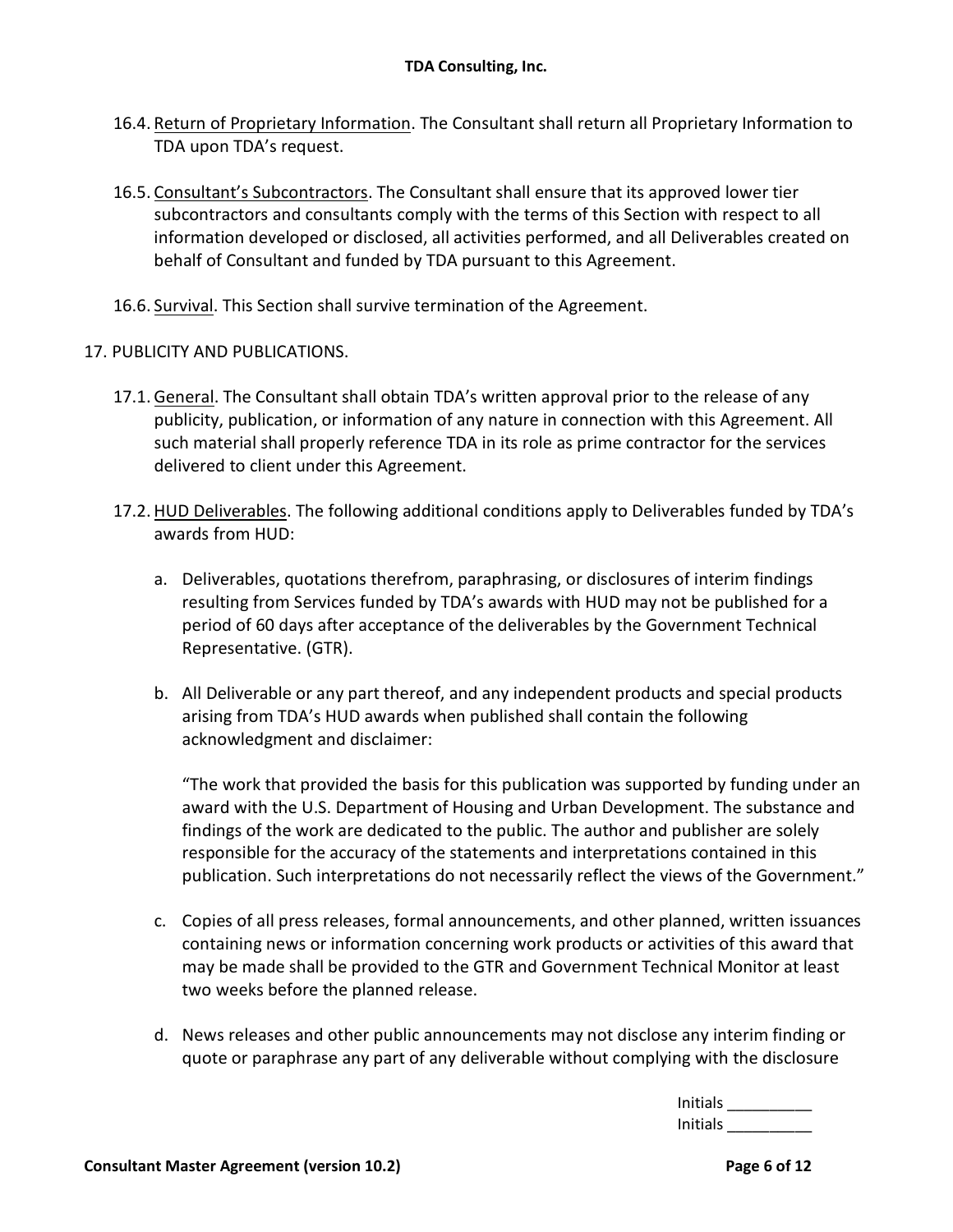statement requirements as stated above. All press releases or public issuances made during the term of the award must be reviewed and approved by the GTR before release.

18. CONFLICTS OF INTEREST. The Consultant warrants that its entering into this Agreement and its performance of any Services hereunder will not result in an actual or apparent conflict of interest on its part. For purposes hereof, a conflict of interest includes, but is not limited to, circumstances under which the Consultant may become biased with respect to the Services or gain an unfair competitive advantage. The Consultant further agrees to avoid any conflict of interest during the term of this Agreement and warrants that it will promptly notify TDA of any actual or apparent conflict of interest of which it becomes aware after the execution of this Agreement. Failure of the Consultant to promptly disclose a conflict of interest shall constitute a material breach of this Agreement.

Before engaging any approved lower tier subcontractors and consultants in the Services, the Consultant shall require its approved lower tier subcontractors and consultants to warrant that (1) their performance of any services funded by this Agreement will not result in an actual or apparent conflict of interest as defined in this Section; and (2) they will promptly notify Consultant of any actual or apparent conflict of interest of which they become aware after commencement of any services funded by this Agreement. The Consultant shall promptly disclose to TDA any conflict of interest reported by its approved lower tier subcontractors and consultants. Failure of the Consultant to promptly disclose a subcontractor conflict of interest shall constitute a material breach of this Agreement.

## 19. CERTIFICATIONS.

- 19.1. Debarment. Consultant certifies that neither it nor any of its employees or lower tier consultants or subcontractors are debarred or suspended from doing work with the federal government and that it will notify TDA if any change in this status occurs during the period of performance.
- 19.2. Lobbying. Consultant understands that funds awarded by HUD are subject to the provisions of section 319 of the Department of Interior and Related Agencies Appropriation Act for Fiscal Year 1991, 31 U.S.C. 1352 (the Byrd Amendment), implanted in HUD regulations at 24 CFR Part 87 and to the provisions of the Lobbying Disclosure Act of 1995, P.L. 104-85 (December 19, 1995). Consultant certifies that funds provided by TDA will not be used for political campaigns, intervention in elections, voter registration drives, carrying on propaganda, or otherwise attempting to influence legislation of any governmental body other than through presenting the result of nonpartisan analysis, study and research in matters of public interest.
- 20. RECORDS RETENTION. The Consultant shall retain, and shall cause its approved lower tier subcontractors and consultants to retain, all books, records, and supporting documentation deemed applicable by TDA for a period of five years after the termination of this Agreement.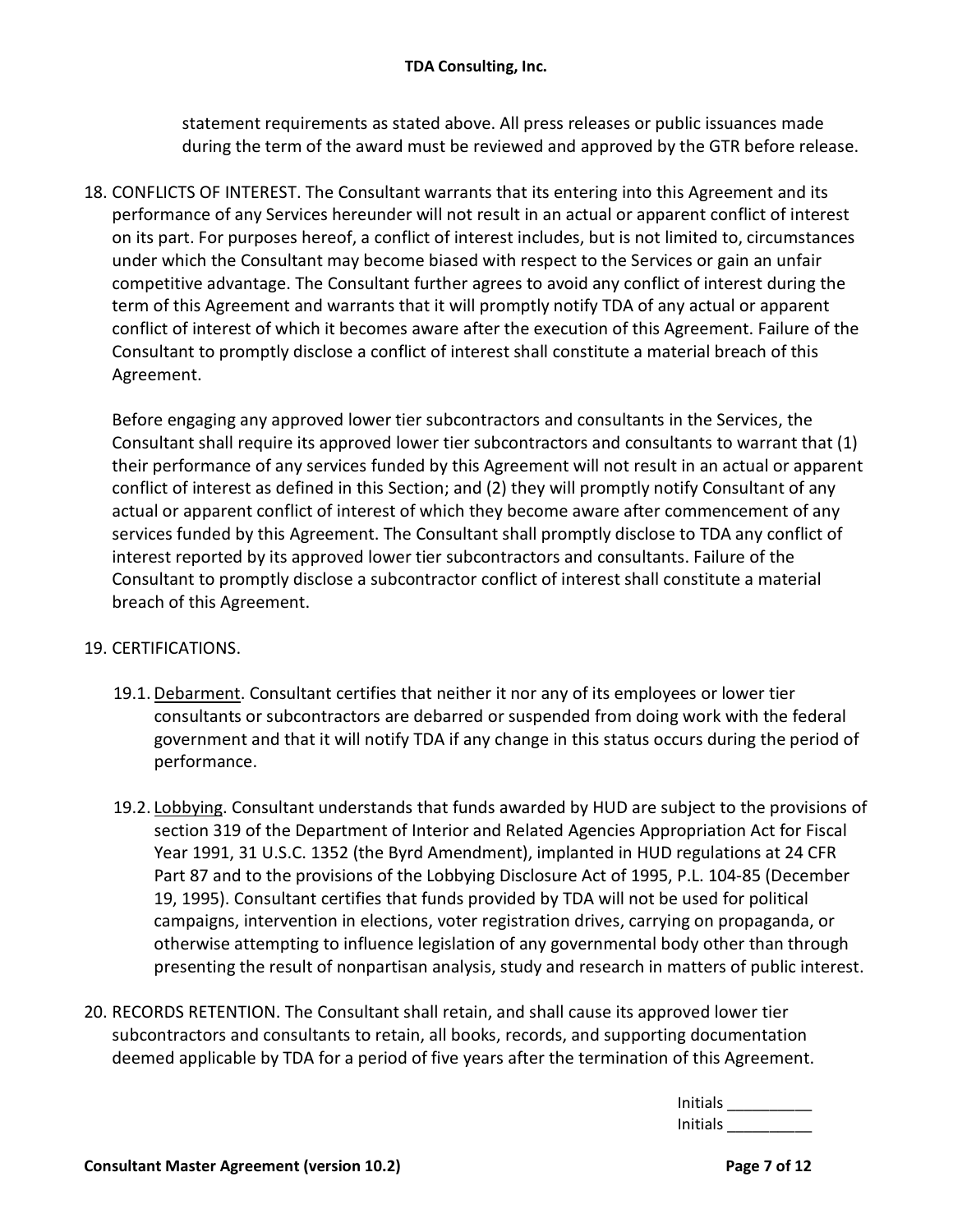- 21. INSURANCE. During the term of this Agreement, the Consultant shall maintain, and shall cause any approved lower tier subcontractor or consultant performing the Services pursuant to this Agreement to maintain, the following insurance coverage and limits of liability unless waived in writing by TDA: (a) worker's compensation insurance within applicable statutory limits of the state and local jurisdictions in which the work is to be performed; (b) employers liability insurance including occupational disease in an amount of \$1,000,000; (c) commercial general liability insurance in an amount of \$1,000,000 per occurrence and \$2,000,000 in the aggregate, which coverage shall include, products and operations, contractual liability, independent contractors, broad form property damage, and bodily injury; and (d) comprehensive automotive liability insurance for owned, hired, or non-owned vehicles in an amount of \$1,000,000. Consultant shall provide evidence of insurance upon TDA's request. Consultants working as sole practitioners without employees may request a waiver of the worker's compensation and employer's liability insurance requirements.
- 22. INDEMNIFICATION. The Consultant shall defend, indemnify and hold TDA, TDA's subsidiaries, affiliates, directors, officers, agents, and employees harmless against any injury, death, suit, claim, or other loss (Loss), including expenses and actual attorneys' fees arising from or in connection with this Agreement or the breach thereof, except to the extent that such Loss was caused by the negligence or willful misconduct of TDA. This provision shall survive termination of this Agreement.

## 23. TERMINATION.

- 23.1. Right to Terminate. TDA may at its sole convenience terminate this Agreement in whole or in part and require the Consultant to cease performance of the Services. In such event, the Consultant shall be paid only for the reasonable value of the satisfactory Services performed prior to such termination. The Consultant waives all claims for profits not earned as a result of such termination.
- 23.2. Conditions of Termination. In the event (a) the Consultant fails to make progress so as to endanger the timely completion of the Services and fails within three calendar days to take appropriate corrective action; (b) the Consultant repeatedly fails to maintain timely progress of the Services; (c) the Consultant fails to strictly observe or comply with any provision of this Agreement; or (d) of any proceeding by or against the Consultant in bankruptcy or insolvency or appointment of a receiver or trustee or assignment for the benefit of creditors, TDA may, in addition to any other right or remedy provided by this Agreement, law or equity, terminate all or part of the Services by written notice to the Consultant and take control over all materials, including all related work files. In the event of such termination or partial termination, the Consultant shall not be entitled to receive any further payment until the terminated Services are completed by TDA. If any amount due for Services completed by the Consultant at the time of termination shall exceed the sum of the total cost to TDA, including reasonable administrative costs, such excess amount shall be paid to the Consultant. If the

| Initials |  |
|----------|--|
| Initials |  |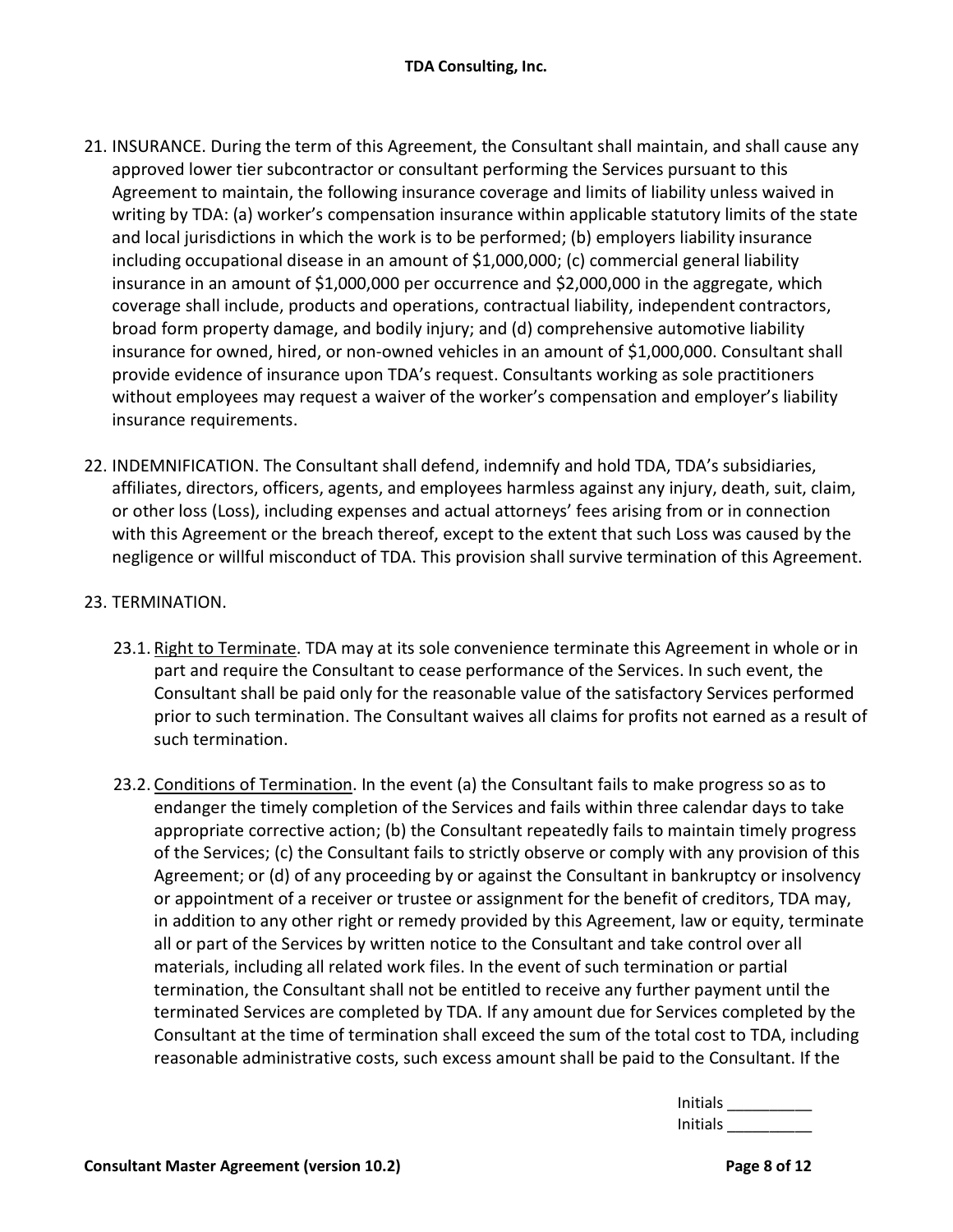sum of the total cost to TDA to complete the terminated Services plus any amount previously paid to the Consultant exceeds the contract price for the completed Services, the Consultant shall immediately pay such amount to TDA upon demand by TDA. The Consultant shall continue to diligently perform such portion of the Services, if any, which have not been terminated by TDA.

24. NOTICES. All notices required or permitted under this Agreement shall be in writing and shall be deemed delivered when delivered in person or deposited in the United States mail, postage prepaid, addressed as follows:

To the Consultant:

| Name and Title:   |  |
|-------------------|--|
| Company:          |  |
| Street Address:   |  |
| City, State, Zip: |  |

To TDA:

Dionne Roberts, CEO TDA Consulting, Inc. 131 Atkinson Street, Suite B Laurinburg, North Carolina 28352

Either Party may change such address from time to time by providing written notice to the other in the manner set forth above.

## 25. RESTRICTIONS ON HIRING AND SOLICITATION.

- 25.1. Hiring. During the period of this Agreement and any resulting contract, and for one year after termination, no Party hereto shall solicit for hire or knowingly allow its employees to solicit for hire an employee of another party associated with the performance of this Agreement or resulting contract/subcontract. This condition shall not restrict the right of any Party to solicit or recruit generally in the media.
- 25.2. Solicitation. Consultant agrees that during the term of this Agreement and for a period of six (6) months after its expiration or termination for any reason, Consultant shall not solicit, otherwise offer to provide, or actually provide to any Client, directly or indirectly, any services that are the same, similar or related to the services provided hereunder without the prior written consent of TDA.
- 26. LICENSES AND PERMITS. The Consultant shall, at its sole expense, obtain all licenses, certifications, permits, approvals, inspections and other authorizations required to perform the Services. Inability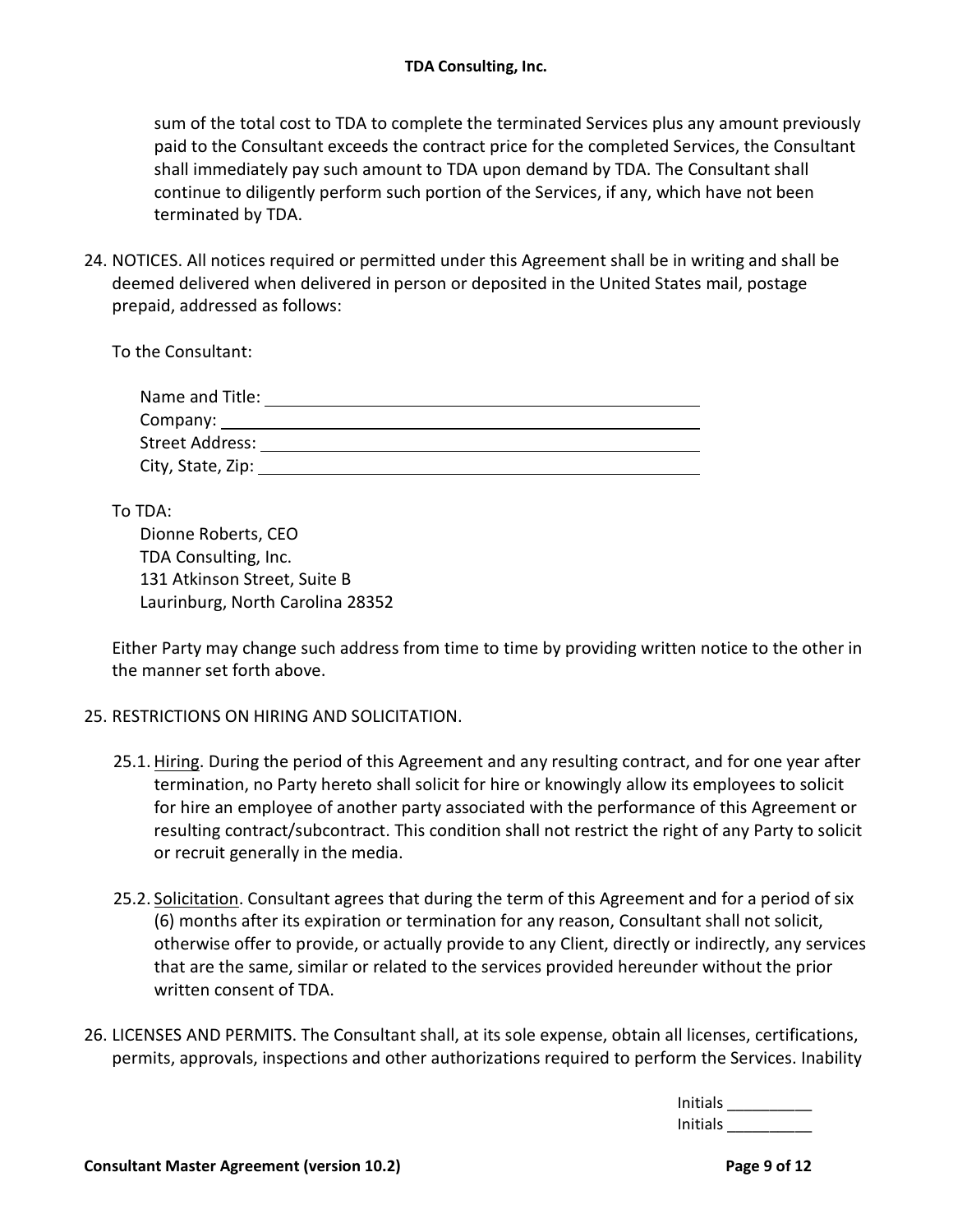or failure to obtain such items shall not excuse the Consultant's failure to strictly comply with the terms hereof. Consultant shall ensure that its lower-tier subcontractors, if any, comply with this Section.

- 27. COMPLIANCE WITH LAW. The Consultant shall indemnify TDA for any liability, penalty, or other Loss incurred or imposed by reason of a violation or asserted violation of laws applicable to the Services by the Consultant or its approved lower tier subcontractors or consultants. The Consultant's failure to strictly comply, or cause its approved lower tier subcontractors and consultants to comply, with applicable laws shall constitute a material breach of this Agreement. The Consultant shall comply, and shall cause its approved lower tier subcontractors and consultants to comply, with all laws applicable to the Services, including without limitation, the Fair Labor Standards Act of 1938, laws relating to equal employment opportunity, utilization of small business concerns and small disadvantaged business concerns, employment of the handicapped, employment of veterans of the Vietnam era, and to the environment.
- 28. INFRINGEMENT. The Consultant shall defend and indemnify TDA against any claim or loss, including attorney fees and costs, arising from or related to the infringement of any patent, trademark, or copyright by the Consultant or its lower-tier subcontractors under this Agreement.
- 29. DISPUTES. In the event of any dispute relating to this Agreement before instituting litigation, it shall be submitted to mediation in accordance with the Commercial Mediation Rules and Procedures of the American Arbitration Association (the "AAA"). The parties shall attempt to agree upon an impartial mediator to mediate the Dispute, but if they are unable or fail to appoint a mediator within ten days of the filing of a written request for mediation with the AAA, the AAA will appoint a qualified mediator to serve. The mediation shall be held in Laurinburg, Scotland County, North Carolina within 30 days of appointment of the mediator. Each party shall be responsible for its own expenses connected with this Mediation.
- 30. WAIVER OF CONTRACTUAL RIGHT. The failure of either Party to enforce any provision of this Agreement shall not be construed as a waiver or limitation of that Party's right to subsequently enforce and compel strict compliance with every provision of this Agreement.
- 31. APPLICABLE LAW. The applicable laws of the State of North Carolina shall govern this Agreement. In the event of legal action resulting from a dispute hereunder, the Parties agree that the courts of the State of North Carolina shall have jurisdiction.
- 32. NO AGENCY. Except as specifically set forth otherwise, it is agreed and understood that neither Party hereto is, by this Agreement or anything herein contained, constituted or appointed agent or representative of the other for any purpose whatsoever, nor shall anything in this Agreement be deemed or construed as granting either Party any right or authority to assume or to create any obligation, warranty, or responsibility, express or implied, for or on behalf of the other.

 $Initials$ Initials \_\_\_\_\_\_\_\_\_\_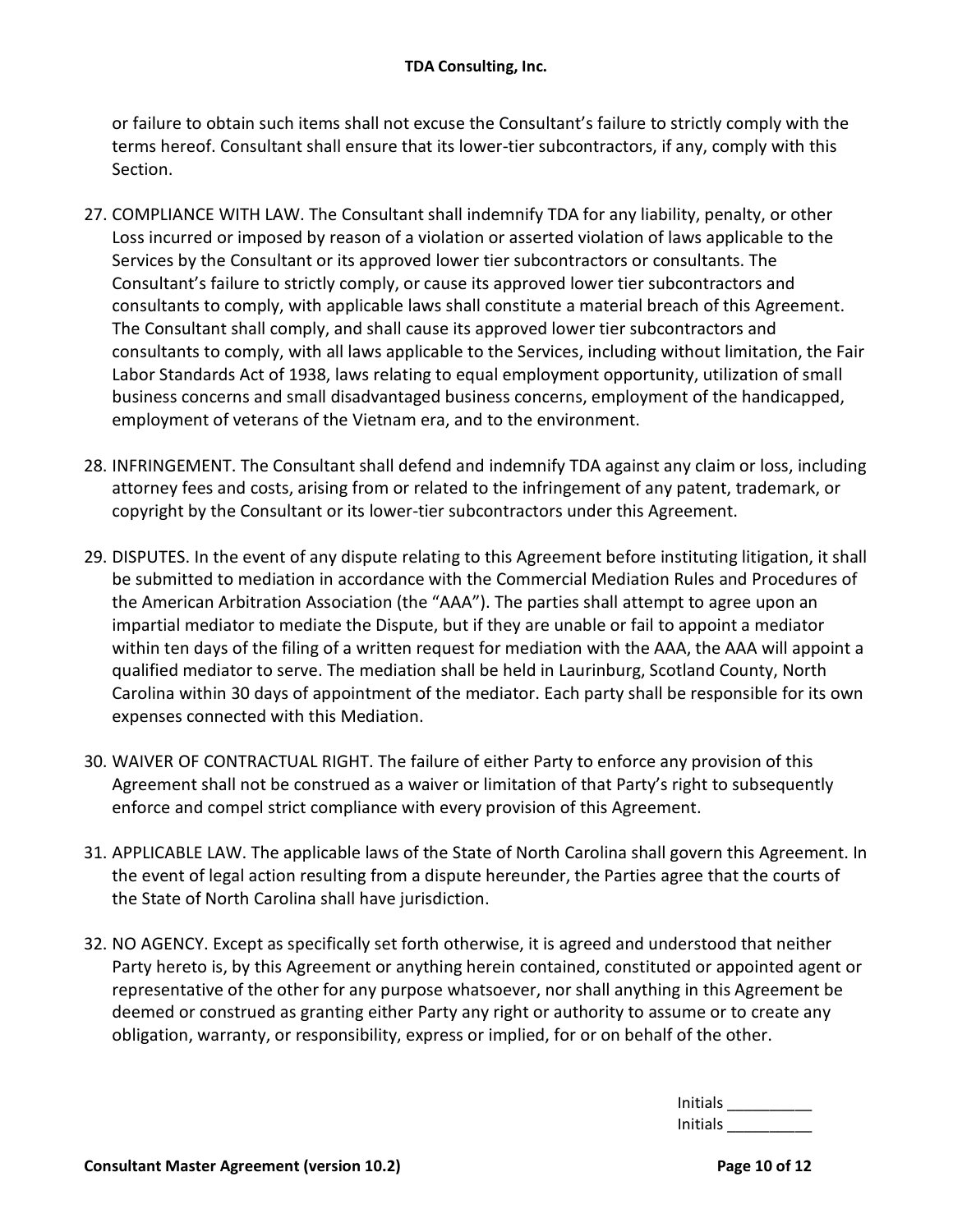- 33. ASSIGNMENT. The Consultant shall not assign this Agreement nor any rights or obligation herein without TDA's prior written consent.
- 34. ENTIRE AGREEMENT. This Agreement contains the entire agreement of the Parties and there are no other promises or conditions in any other agreement whether oral or written. This Agreement supersedes any prior written or oral agreements between the parties.
- 35. AMENDMENTS. This Agreement may be modified or amended if the amendment is made in writing and is signed by both parties.
- 36. HEADINGS. The headings of the paragraphs in this Agreement are for convenience only and do not affect the meanings or interpretation of the contents.
- 37. SEVERABILITY. If any provision of this Agreement shall be held to be invalid or unenforceable for any reason, the remaining provisions shall continue to be valid and enforceable. If a court finds that any provision of this Agreement is invalid or unenforceable, but that by limiting such provision it would become valid and enforceable, then such provision shall be deemed to be written, construed, and enforced as so limited.
- 38. COUNTERPARTS. This Agreement may be signed in one or more counterparts. All of the counterparts will be considered one document and binding when signed by each party and delivered to the other.

IN WITNESS WHEREOF, both parties have signed this Agreement on the date first written above.

## **TDA CONSULTING, INC.**

Signature:

| Signature: |                 |
|------------|-----------------|
| Name:      | Dionne Roberts  |
| Title:     | President & CEO |

**CONSULTANT:**

| Signature: |  |
|------------|--|
| Name:      |  |
| Title:     |  |